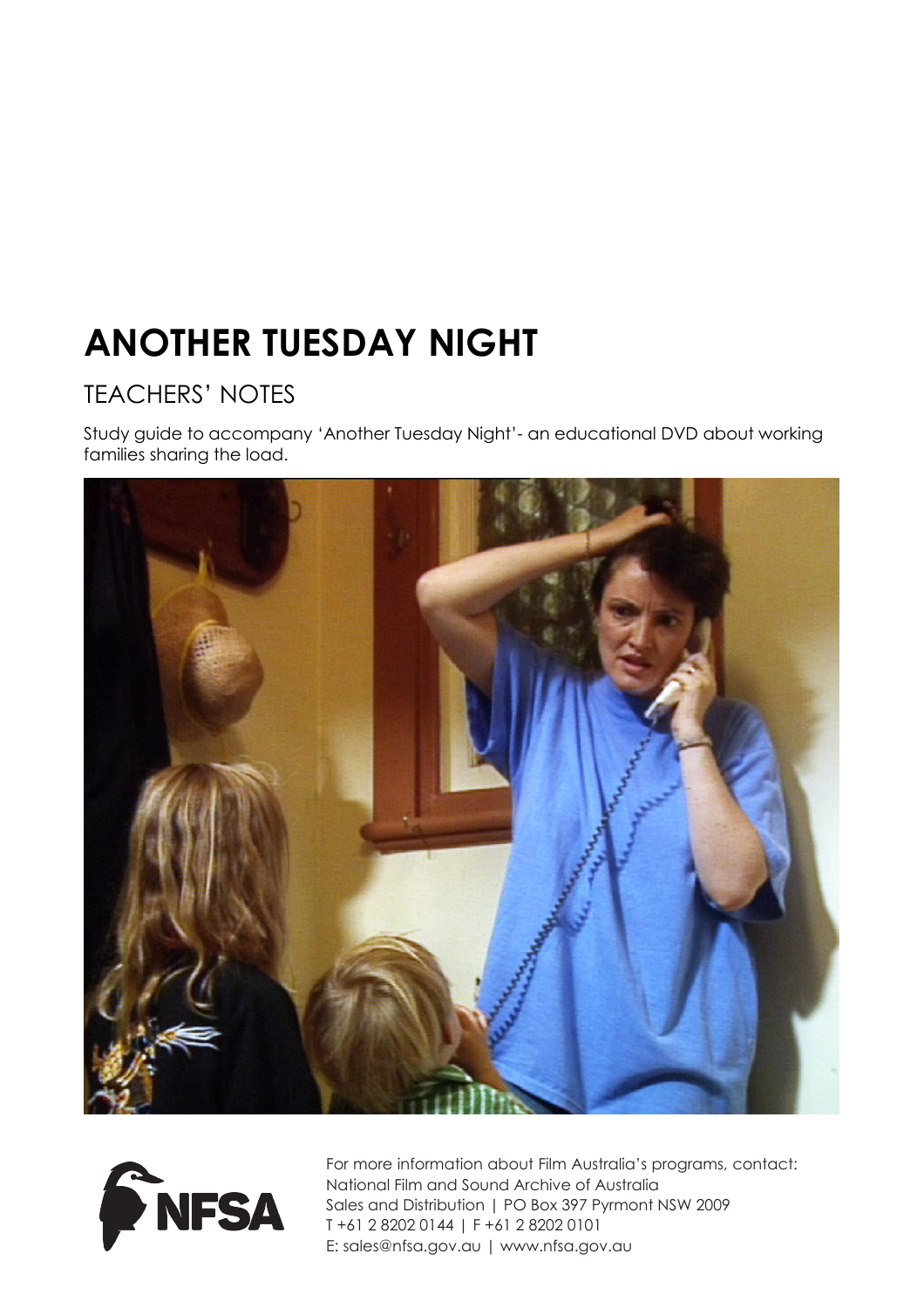# **INTRODUCTION TO THE DVD**

The International Labour Organisation is an agency of the United Nations which focuses on the needs of working people. The ILO recognizes that paid work and family responsibilities are often difficult to balance and that conflict between the two roles affects women in particular.

In 1990 the Australian Government announced that it would ratify ILO Convention 156 and would develop a strategy to inform individuals in the community, as well as people working in governments, unions and employees, about the Convention and how they could use it to improve the situation of workers with family responsibilities.

The film *Another Tuesday Night* was commissioned by the Office of the Status of Women as part of its Working Families Project in response to ratification of ILO Convention 56.

# **INTRODUCTION TO THE STUDY GUIDE**

This study guide contains guidelines for facilitators about the contents, procedures and discussion topics on the theme of families sharing family responsibilities.

It is not intended to be prescriptive, but rather to provoke critical thought and discussion about the film and to provide some additional background material for facilitators, as well as suggestions for ways to stimulate discussion and what issues to highlight.

The questions and activities will vary according to the nature and composition of the viewing group and should be selected accordingly, rather than in chronological order. The suggested role plays will need planning prior to use on the day.

# **PURPOSE OF THE DVD**

The DVD is to help people to think and talk about the ways families deal with conflict around the issue of home and family responsibilities.

It shows a working couple with a young child trying to balance paid work with home and childcare demands and the resulting tensions between them as they attempt this. The DVD also demonstrates the importance of negotiation between family members in order to reduce stress and achieve a more balanced share of the domestic load. It begins with a problem and concludes with possibilities for a resolution.

# **ISSUES ASSOCIATED WITH THE DVD**

In helping viewers and groups to think more carefully about the issue of sharing and balancing family responsibilities facilitators should be aware that:

• Balancing work and family is an important issue for the workplace and the general community. Workers who are worried or stressed about their domestic or childcare arrangements are unlikely to be productive and efficient in the workplace.

• Figures show that rising numbers of women in Australia are entering, or re-entering the workforce by necessity or choice. Thus it is no longer the case that men are the principal breadwinners or that women mainly stay home. More commonly, both partners work and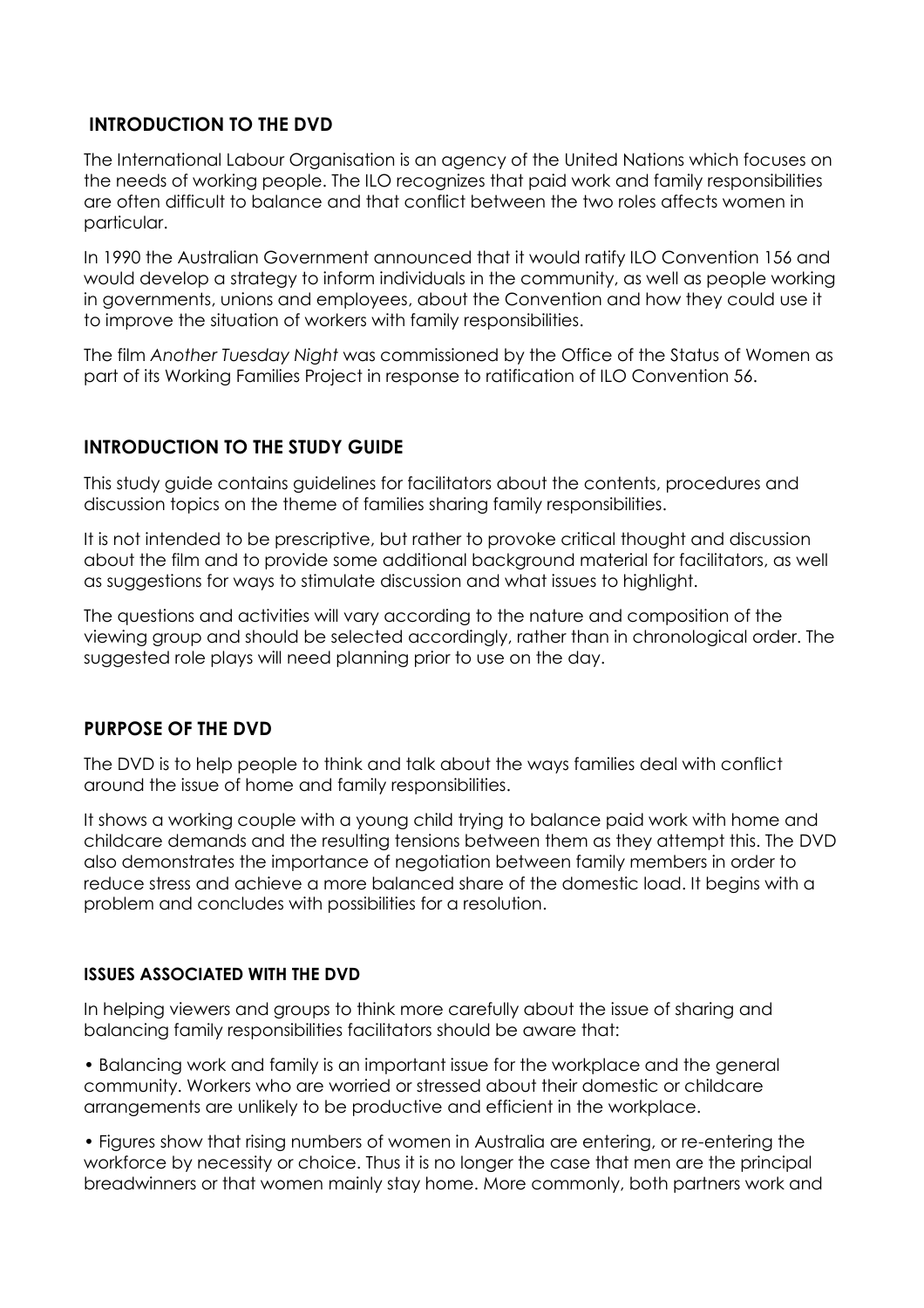so need to negotiate sharing the domestic load if women in particular are not to be overburdened or handicapped in their capacity to take advantage of employment opportunities.

• Busy working families are often so rushed and committed that it is not easy for them to sit down together and talk about sharing the household chores, or negotiating solutions to conflicts around them. All members of a family, children as well as adults, have a responsibility to share and balance the load and this means setting an agenda and discussing what's fair in relation to each individual family member.

• Reforms in the workplace concerning workers with family responsibilities need to go hand in hand with changed attitudes and practices in families in order to enhance the change of long term reforms.

# **TARGET GROUPS**

The DVD is aimed primarily at people with work and family responsibilities who want to benefit from examining the issues more carefully.

It should also prove useful to employers, unions, health, education, welfare and community groups with an interest in, or involvement with working families.

# **THE DVD CONTENT**

Welcome to the home of Bridget and Mark and their young daughter, Jess.

It's 6pm and the start of yet another hectic round of domestic and childcare chores as Bridget lets herself into the house with her door key. There's the shopping to unload, Jess to feed and bath, dinner to prepare and cook, as well as work from the office to complete before the next day's important audit.

A call on the answering machine from Susan, reminds Bridget that she and Mark, her husband, have promised to baby-sit Sue's kids tonight while she goes out on her first date in ages.

Then Mark arrives home with Jess, whom he has collected from the child-care centre.

The couple exchange a brief kiss and Bridget greets and kisses Jess. Mark is none too pleased by the babysitting news because he too has brought work home from the office. Shortly after, Susan and her two kids, Sally and Adam arrive as Bridget is frantically cleaning the toilet.

As the evening wears on and Bridget and Mark struggle through their various chores, tension is growing between them.

Bridget thinks to herself, 'Why can't he take more responsibility and a fairer share of the load in the house? He only does what suits him.'

Mark thinks 'Why doesn't she get off my back? I help her a lot, but she doesn't appreciate it and is always interfering.'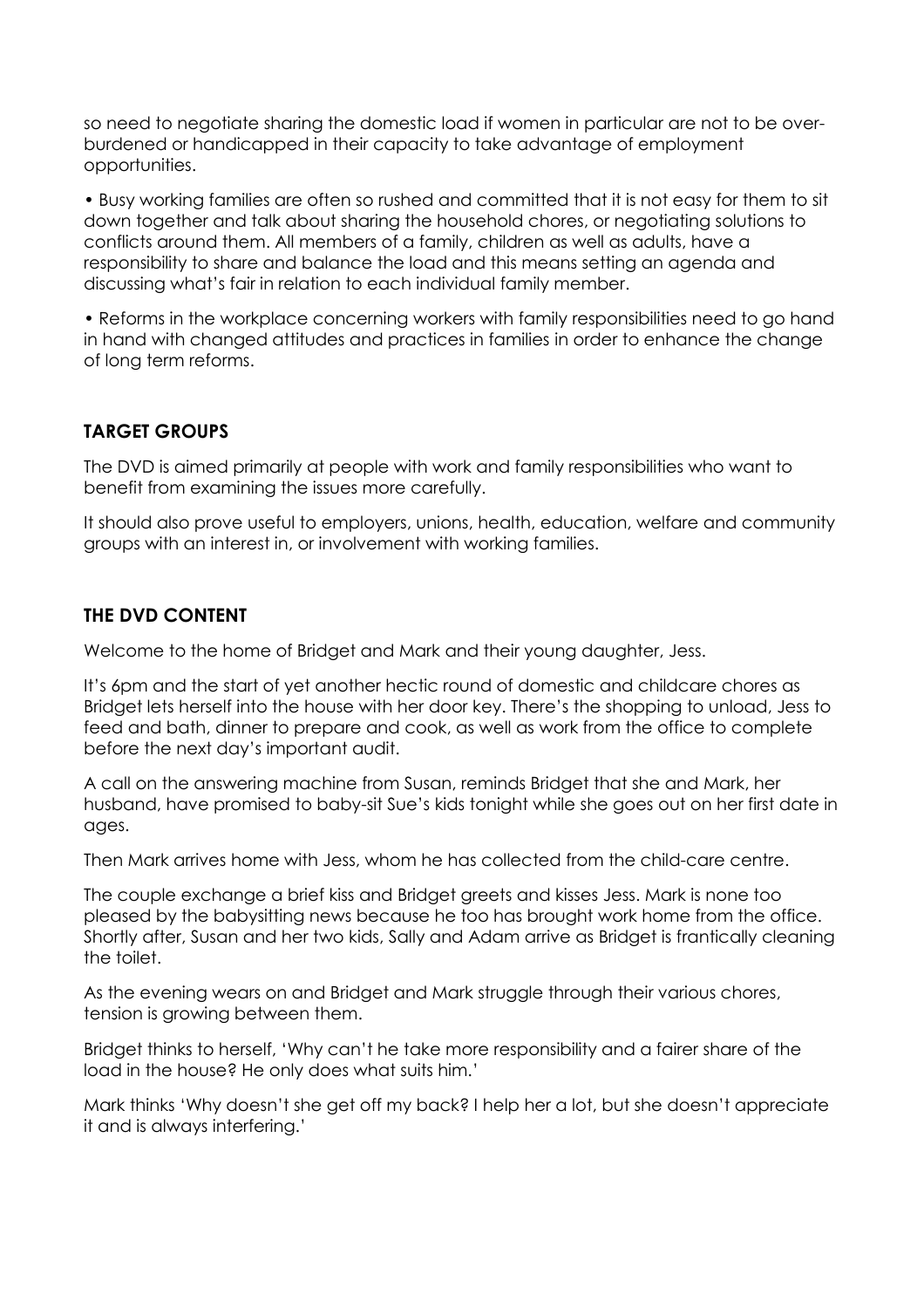It's a recipe for conflict which finally erupts over Mark's way of washing the dishes which annoys Bridget. But this isn't the real source of the conflict between them. At the heart of it lie different perceptions about what constitutes help and responsibility.

The couple needs to resolve its conflicts and tensions around these to enable Mark and Bridget to strike a balance in the home and an agreed division of labour.

They need to talk about their differences openly.

# **ISSUES RAISED IN THE DVD**

Facilitators need to be aware of and 'flag' key points in the film to help with the discussion about working families resolving conflicts. These include:

#### **Help versus Responsibility**

Bridget feels that Mark fails to take any real responsibility for what happens around the house.

He helps, but she always has to ask him first. She tells him, "I don't want you to help…I want you to take responsibility. You just do the things you enjoy and even then I have to just about beg you to."

#### **Bridget's Guilt**

Bridget feels sad and a little guilty that because she is so busy, she is missing out on the important moments in her daughter's life. "I didn't even talk to her tonight, and I didn't even see her tower," she tearfully complains to Mark.

However, Bridget is her own worst enemy at times. Does she need to clean the bathroom and load the washing machine on the same night that she and Mark have the extra job of babysitting and when she must balance the accounts from the office? Does she take too much responsibility on herself?

#### **Condoning Mark's Behaviour**

While Bridget is critical of what she judges to be Mark's casual approach, she seems to accept it by her reactions to what he does.

He relaxes over a drink while Bridget cleans around him. When he goes off to buy the chicken he leaves Jess on the lounge floor for Bridget to mind and he appears unaware of all but the demands of the TV when Bridget wants him to cook the vegetables for Jess.

#### **Mark Helps in his Own Way**

Marks likes to do things at his own pace and in his own way and appears less driven than Bridget. He's comfortable as a father and is happy to play with Jess and Susan's kids.

#### **Acknowledging Bridget's Role Outside the Home**

From the film, it's not clear if Mark recognizes the importance of Bridget's work, as when she tries to talk about it, he switches attention to his job. He claims that the inflexible demands of his own workplace mean he cannot possibly take Jess for the day. "It'll go down like a lead balloon," and suggests that Bridget ask her mother, implying it's her responsibility.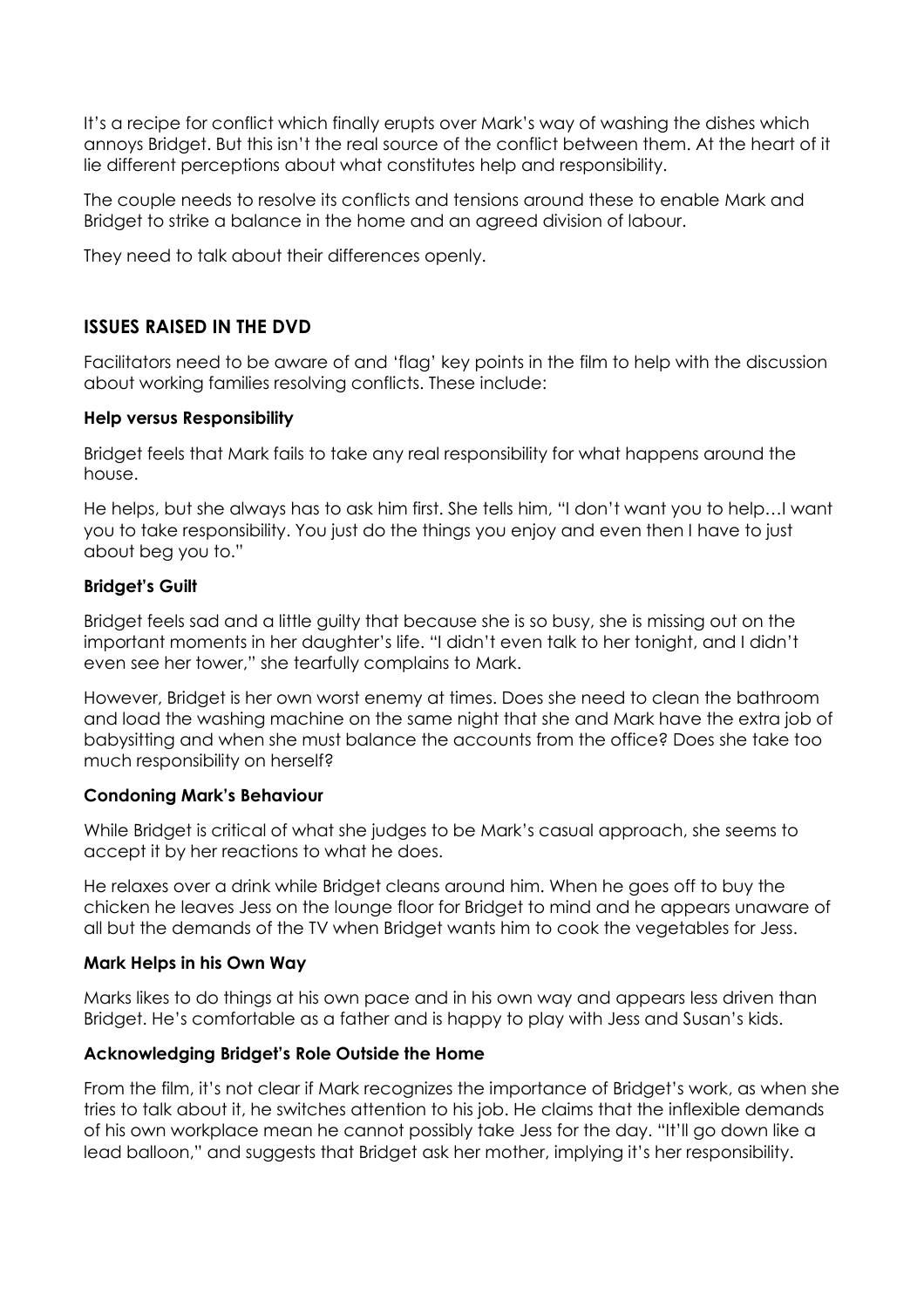#### **Mark is Capable of Taking More Responsibility**

However, he does finally telephone his mother to ask if she'll take Jess, so he's capable of being more considerate and taking more responsibility, if asked.

After the row between them, when an exhausted Bridget tearfully suggests that Jess will think, "I'm this horrible witch who just shoves food in her mouth," Mark reassures and comforts her by replying, "No she won't…you're a wonderful mother," as he kisses Bridget and calms her down.

#### **Not the Real Problem**

He suggests perhaps they need a dishwasher, but Bridget gently chides him, "You know that's not the problem."

Mark's smile indicates that he knows just what Bridget means as he replies, "Yeah I know. We'll work something out—something fair."

The couple settle to sleep. At that moment Jess begins crying loudly…

#### **Negotiation a Fair Solution**

The final scene in the film is one of reconciliation between the couple and the DVD ends on a positive note. It looks as if both partners are beginning to acknowledge that they have a problem in determining what is a 'fair share' of housework and childcare responsibilities, and that they need to resolve it.

# **BEFORE VIEWING THE DVD**

Before showing the DVD the facilitator should introduce the theme and key issues. This is best done by asking viewers or participants some general questions such as:

a) What do you find hard about combining family and work responsibilities?

b) How do you decide who does what jobs in your family? What do you do if things go wrong? How do you resolve problems?

c) Is it still the case that men are the primary breadwinners and women the carers in our society? What's your view? What is your evidence?

d) How can families solve conflicts about home and family responsibilities in your view?

e) What role should the workplace and the community play in helping workers combine and balance work and family responsibilities?

f) How do you get

- a) young children
- b) adolescents

to take a fair share of jobs in the family? What are some of the problems and possible solutions? Have you met this problem? How did you deal with this?

g) Do families need to bring conflict into the open and share their grievances?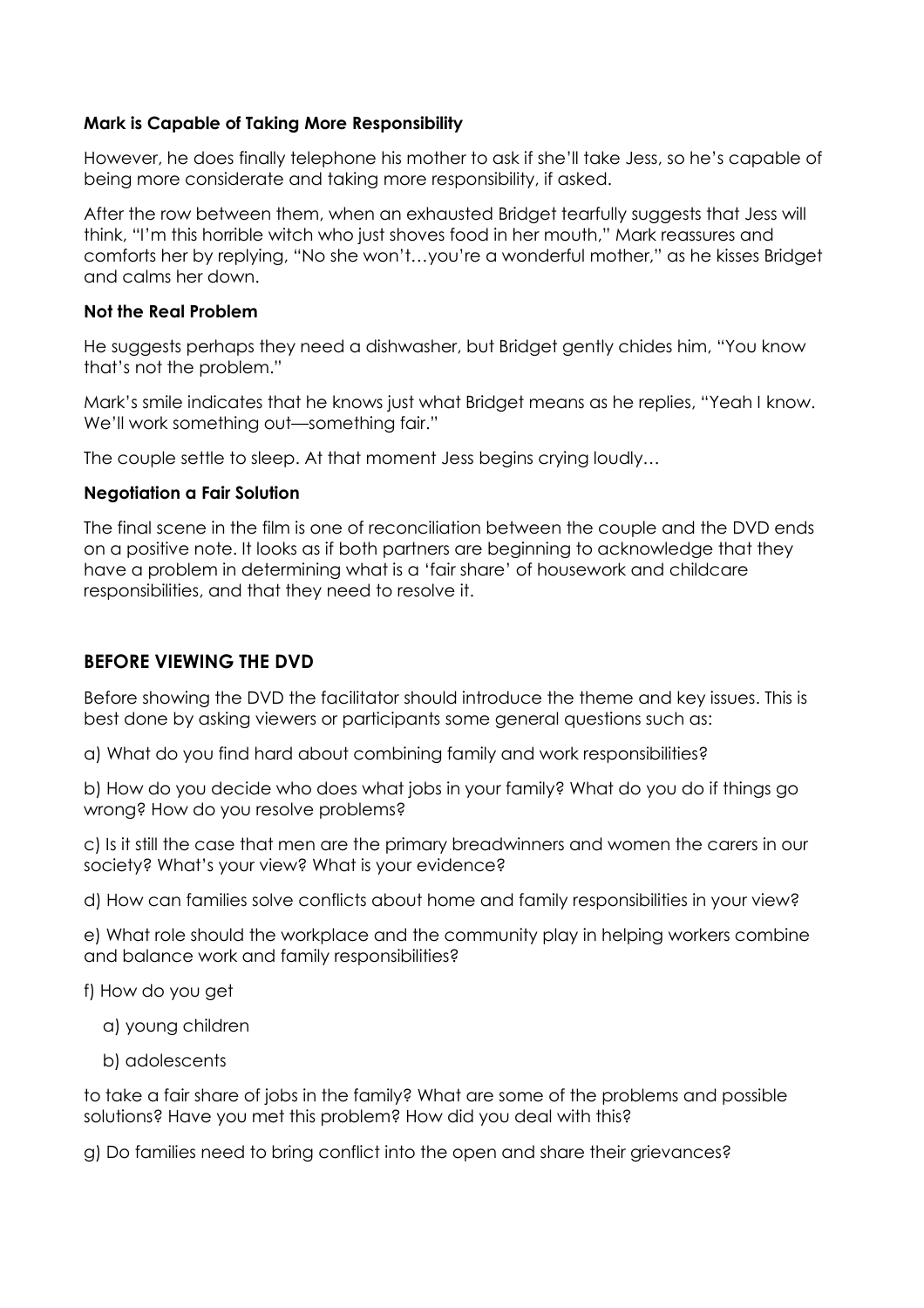## **FIRST IMPRESSIONS OF THE DVD**

After flagging the issues, facilitators will proceed to show the DVD.

When it is first screened the DVD should be shown in its entirety without pausing. This will enable the viewer to form a general impression of its content.

Time needs to be allowed for viewers to comment on their first impressions. Facilitators might simply ask, "So, what did you think of that?"

The DVD can then be repeated as often as is required, or sections re-shown to help viewers in the follow-on group discussion about it.

Divide large groups into smaller ones to encourage discussion. Findings can then be reported back through group leaders. The facilitator can summarise findings for the benefit of everyone.

# **FOLLOW-ON DISCUSSION**

Through viewing the DVD and taking part in the follow-up discussion/activities, participants may show greater awareness and understanding of the following:

- the importance of families achieving a harmonious balance between work and family, to reduce conflict and stress

- the need for families to develop the skills to negotiate household and childcare tasks

- helping to lessen the heavy load that most working women carry by more active support from other family members, employers and the community

- recognising that changing family patterns in our society demand innovative and flexible workplace practices and options

- the need to look at new roles, attitudes, behaviours and values

- the benefits to families, industry and the community as a whole when employees successfully combine their work and family responsibilities

- the existence of family support services to help families in conflict.

#### **DISCUSSION STARTERS**

a) How is Bridget's entry to the family's home different from Mark's? What are they carrying? How do they appear?

b) Why do you think Bridget starts cleaning the toilet so soon after arriving home from work?

c) What do we learn about Susan from the film? What's her status? Where is she going? What does she believe about kids helping in the family?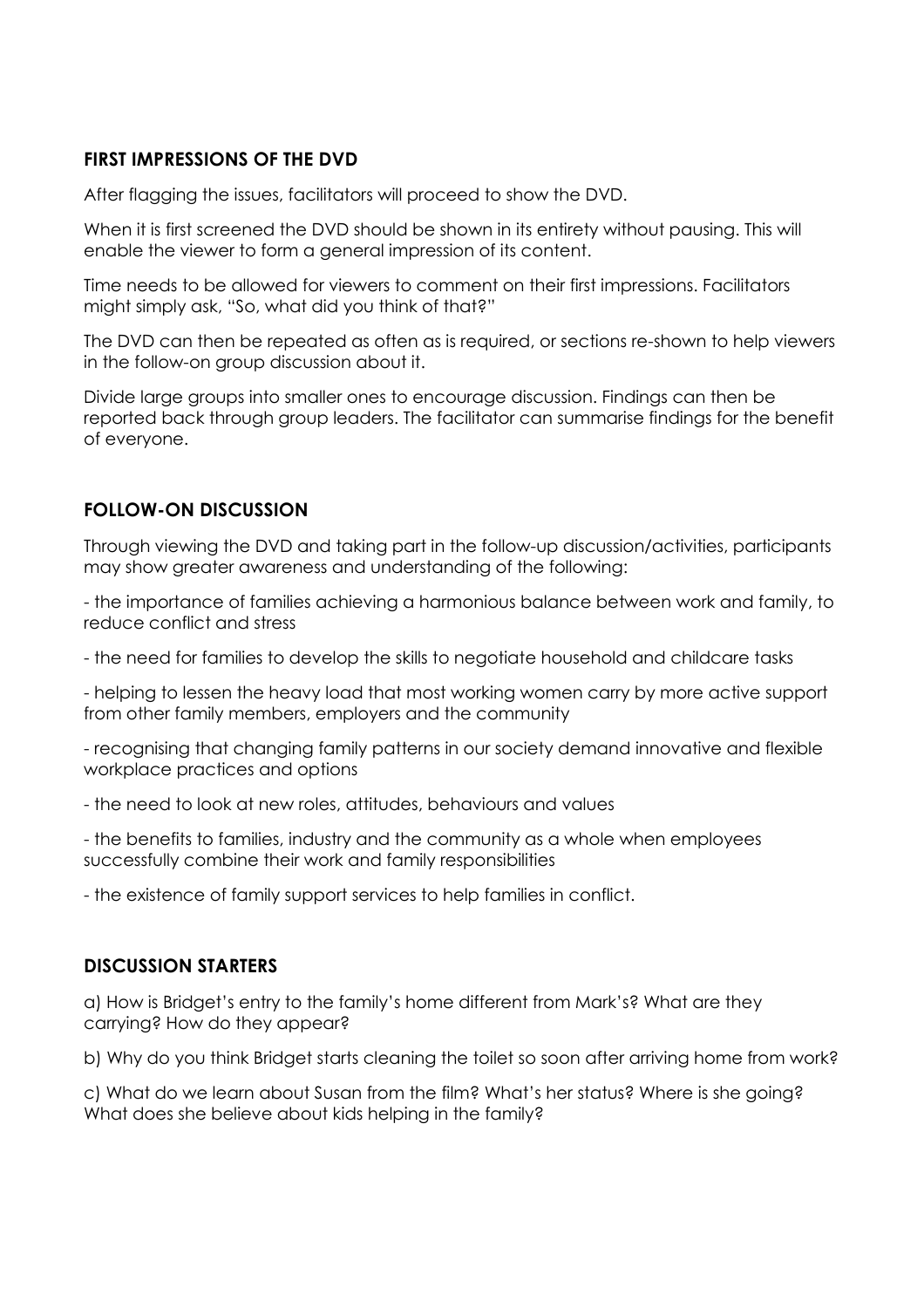d) How does Mark play with Susan's children and Jess before bedtime? What does he mean when he warns Bridget, "Don't start! This is how we play", in relation to Jess. 'Don't start' what?

e) Both Bridget and Mark have paid jobs. How does each partner feel about their work? Is it important to them? Is there any clue in the film as to how each feels about or regards the other's work?

f) When Bridget wants Mark's help, how does she ask him? Give examples from the film. What can you say about the manner or way Bridget asks Mark to help her? What do you think are her expectations in the way she requests his help?

g) Comment on the different response by each parent when Mark is telling Bridget what Jess did that day at her childcare centre. How does he sound? How does she sound?

h) Who in the family takes the major responsibility for organising childcare? What's Mark's attitude to Bridget's request that he take their daughter to work for the day? What does this tell you about the attitudes of Mark's workplace to his family responsibilities?

i) Bridget and Mark begin to quarrel over Mark's method of washing dishes. What sparks the quarrel and what does Mark really mean when he tells Bridget, "Would you get off my back?" What's he signalling to her?

j) When Bridget tells Mark "I don't want you to help! I want you to take responsibility", what does she mean? What's the difference in her view between help and real responsibility?

k) How does Mark respond to Bridget's accusations during their quarrel? What does he say to defend himself? Does he agree with Bridget's criticism of him? If not, why not? What's his defence?

l) What is Mark implying when during their row he comments to Bridget, "I spend half my life fixing and repairing this house." What do these words tell you about the gender roles in this family.

m) Bridget's response to Mark is "You mow the lawn once a week and bang in the odd nail… that's not half a life's work!" What do you think she means by this?

n) What strategy does each partner use to resolve the tension between them? eg Hostility, withdrawal etc. What incident breaks the ice between them?

o) What do you imagine is going through Bridget's mind as she sits by herself on the ground next to Jess' cot holding her hand? How must time does Bridget have to herself in the film? Does she need more or less time for herself in your view? If more, how can she arrange it?

p) Bridget is quite upset and weeping in bed. Is this only as a result of the quarrel, in your view? What else could be on her mind?

q) What does Bridget reply to Mark's suggestion of a dishwasher? What does she mean?

r) Mark tells Bridget that they'll work something out. "Something that is fair." What do you think Marks means by these works?

In your opinions what would fair mean—for Mark? For Bridget? For the family as a whole?

s) Why is fairness a really important issue for Bridget and Mark in settling their differences about household and childcare matters? Do they have to each do exactly the same amount of work?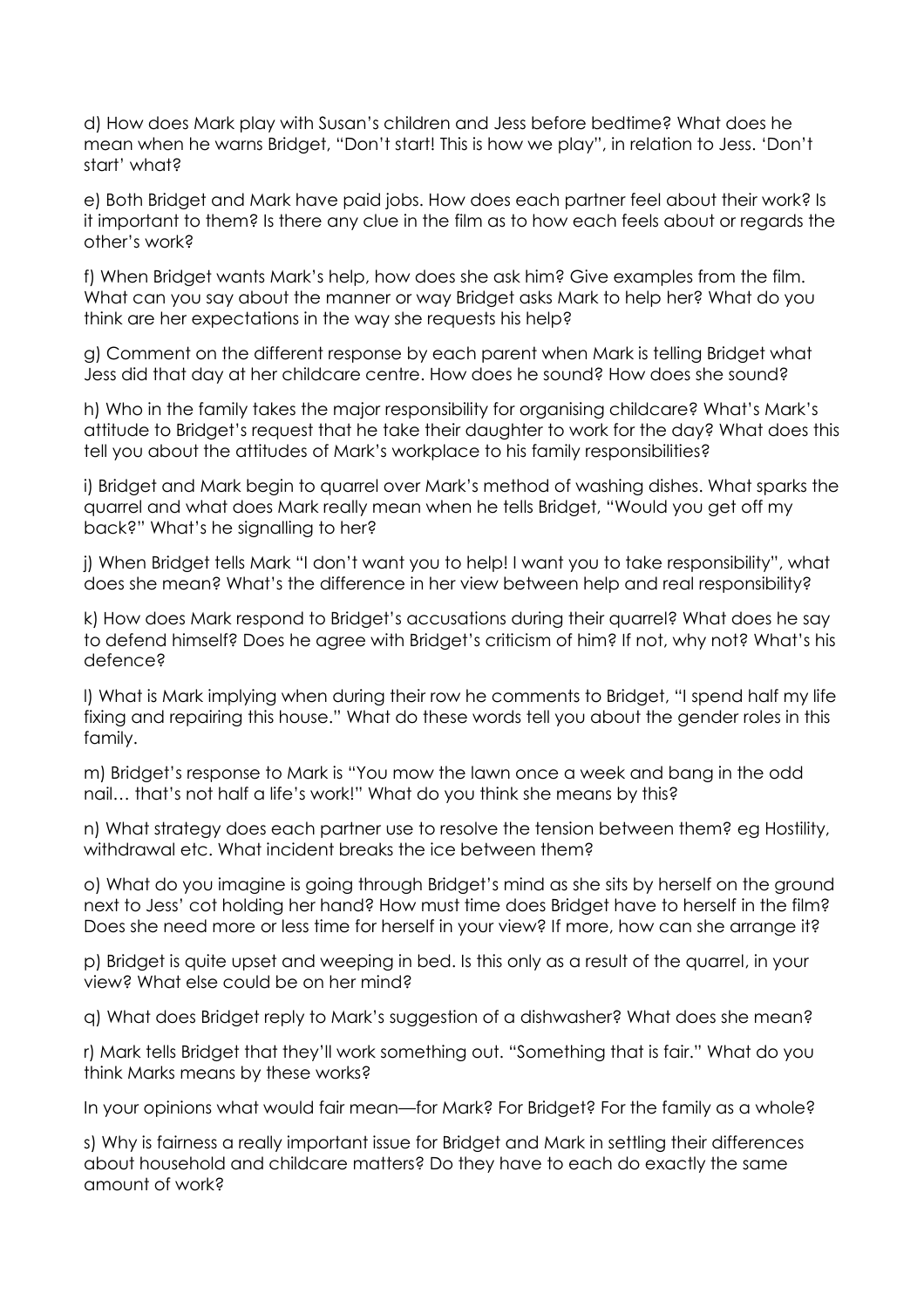t) How important is lack of communication between Mark and Bridget in the problem they have? How can they each improve their communication with the other partner? What changes does each need to make in voicing their concerns?

u) How would you rate this couple's chances of resolving their confliction about family and work responsibilities?

- High?

- Quite likely?

- Low?

Give your reasons for your choice.

### **ACTIVITIES**

a) Role Play – Bridget and Mark are in conflict again about responsibilities in their family. They seek professional counselling support. Mark explains his side of the conflict. Bridget explains hers. You are the counsellor.

What do you suggest?

b) List support services and agencies in the community where couples in conflict about family and work matters can seek help.

c) In your view which situations are most likely to be the source of conflict among family members when negotiating responsibility in relation to household and childcare chores? Why? List examples eg Washing dishes, monitoring homework.

d) Talk about the ways the roles of women and men in our society are changing and broadening. Can you list any examples from your own experience? How does this benefit

- men? eg Can play a more active parent role
- women? eg Have a wider variety of career choices
- children? eg Boys can be more gentle, girls can be more assertive

- society as a whole? eg Has a wider pool of talent, creativity

e) Tell the group what you would say to a seven year old boy to explain why he should take his fair share of home duties. You need not be related.

f) Write a letter of reply to your friend. She has written to complain to you about her new husband. They both have paid employment, but when he comes home he leaves domestic matters to her. What can she do? Be positive and constructive in your reply. Compare replies in the group.

g) You are a 42 year old single parent about to re-enter full-time work after many years' absence. You have a son aged 18 and two daughters 16 and 14.

Your son is supportive and takes more than his fair share of household responsibilities, but it's always been a battle to enlist the support of his sisters.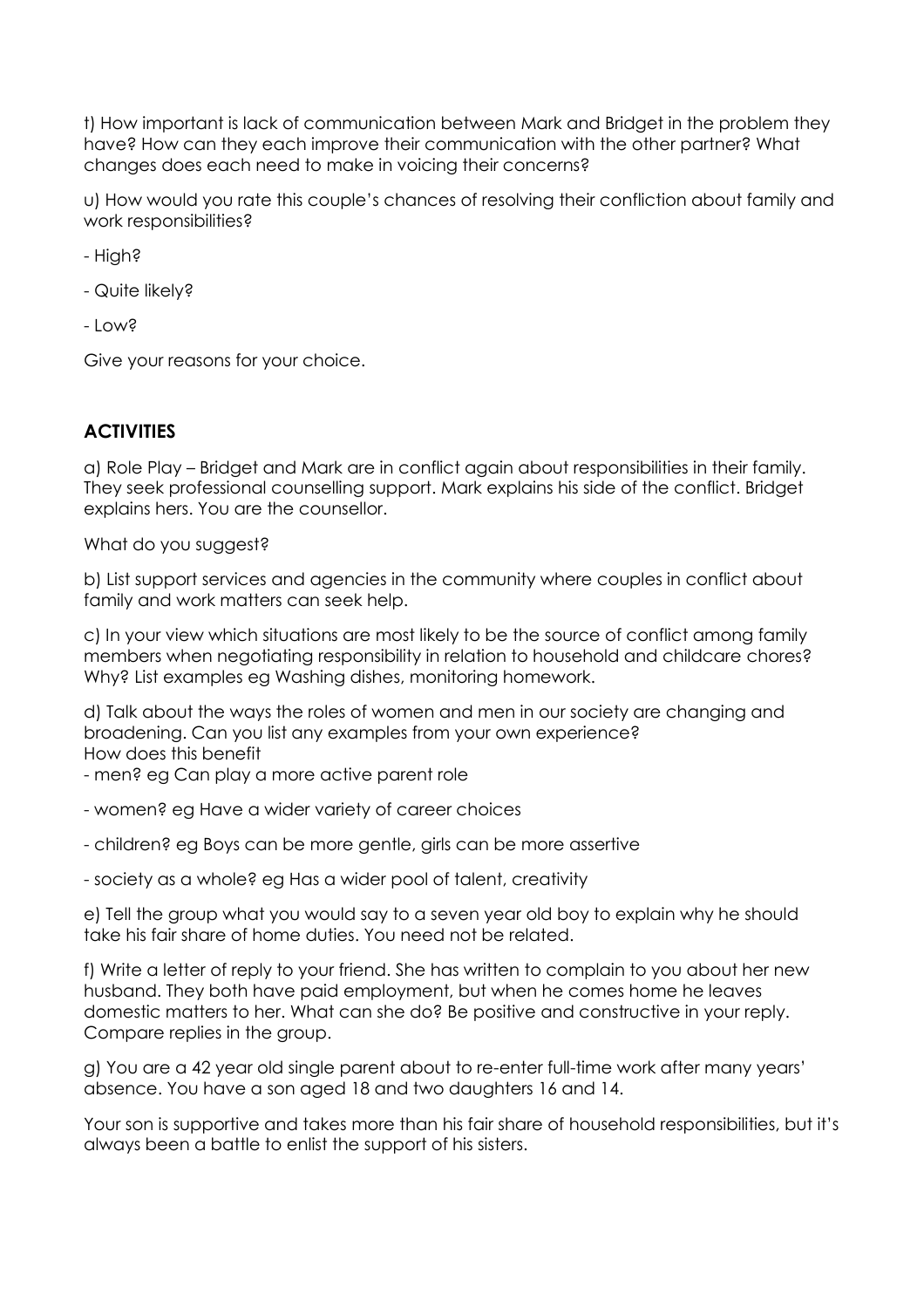It is crucial now that they change their behaviours. How will you approach the issue? What will you say?

h) Employers are gradually recognising the need to help workers balance family and work responsibilities. Why is it beneficial for industry to do this? How can it help? Consider childcare arrangements, work schedules, paid maternity leave, etc.

Tell about any examples in the workplace with which you are familiar where employers make it easier to balance work and family.

i) The DVD stops at the point where Mark and Bridget agree that they need to work out something that is fair to both of them in sharing home and family responsibilities.

- Take it further:

The next evening they arrange for Susan to baby-sit Jess overnight at her house so they can sit down and try to resolve their conflict about their domestic and childcare arrangements without interruption. They eat dinner, make coffee and then begin to talk. What do they say? Role-play their discussion. It should be positive and non-blaming, in which each partner resolves to make affirmative changes in attitudes and actions.

- When the role play is over talk about the strategies used to negotiate a more balanced load between Bridget and Mark. What did you learn from the role play in relation to resolving conflicts about family matters?

# **EVALUATION**

After viewing the DVD, discussing the issues it raises and attempting some, or all of the activities, participants are asked to describe if and how their understanding of the issues around balancing family and working life has changed.

They can also be asked to what extent they consider the situations depicted in the film as typical and valid in illustrating the problems faced by working families in our society. Caution should be exercised by facilitators in wrapping up the discussion and activities associated with the film, because its themes may provoke strong feelings or reactions. This need not prove detrimental to a critical, in depth concern about and reflection upon the issues, provided facilitators can diffuse emotion and return participants to an even frame of mind at the conclusion of the activities.

Matters should be brought to a close in a positive and hopeful way.

# **RESOURCES**

[Gender Equality at the Heart of Decent Work,](http://www.ilo.org/wcmsp5/groups/public/---ed_norm/---relconf/documents/meetingdocument/wcms_105119.pdf) Report VI, International Labour Conference, 98th Session, 2009. www.ilo.org

[Combining Your Work and Family Responsibilities,](http://www.ilo.org/public/english/region/eurpro/moscow/info/publ/work_and_family.pdf) International Labour Organisation. [www.ilo.org](http://www.ilo.org/)

[Workers with Family Responsibilities, 1981](http://www.safework.sa.gov.au/uploaded_files/C156.pdf) International Labour Convention 156.